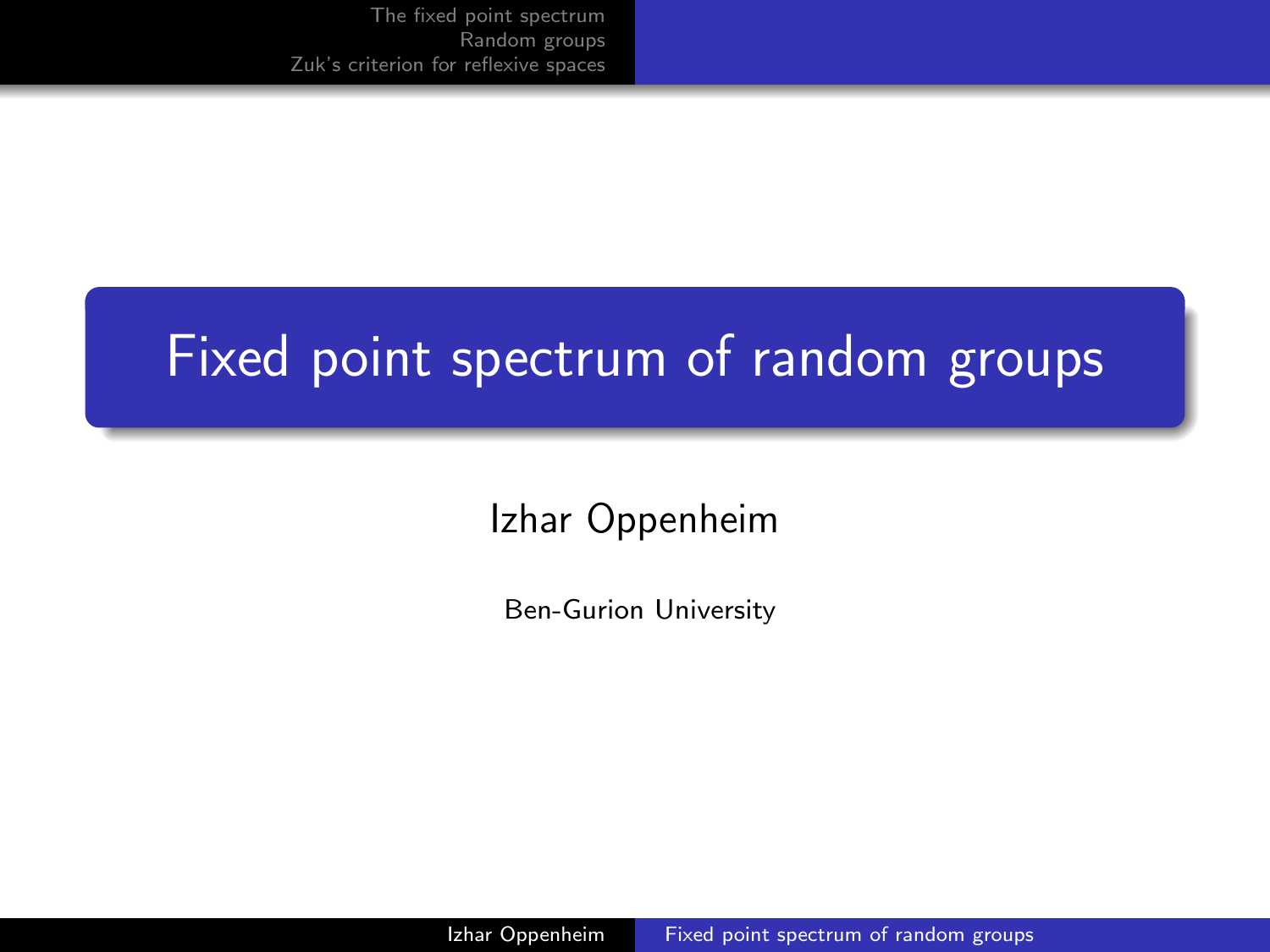### <span id="page-1-0"></span>The fixed point spectrum

Throughout: Γ is a finitely generated group.

- $\bullet$  For a Banach space  $\mathbb E$ ,  $\Gamma$  has  $F\mathbb E$  if every affine isometric action of  $\Gamma$  on  $\mathbb E$  has a fixed point.
- The  $(\ell_p-)$  fix point spectrum of  $\Gamma$  is the set

$$
\mathcal{F}_{\ell_{\infty}}(\Gamma)=\{p\in [1,\infty):\Gamma \text{ has } F\ell_p\}
$$

• (Czuron 14' ,Lavy & Olivier 14')  $\mathcal{F}_{\ell_{\infty}}(\Gamma)$  is always in one of these forms:

$$
\emptyset, [1, \rho_\Gamma], [1, \rho_\Gamma), [1, \rho_\Gamma] \setminus \{2\}, [1, \rho_\Gamma) \setminus \{2\}
$$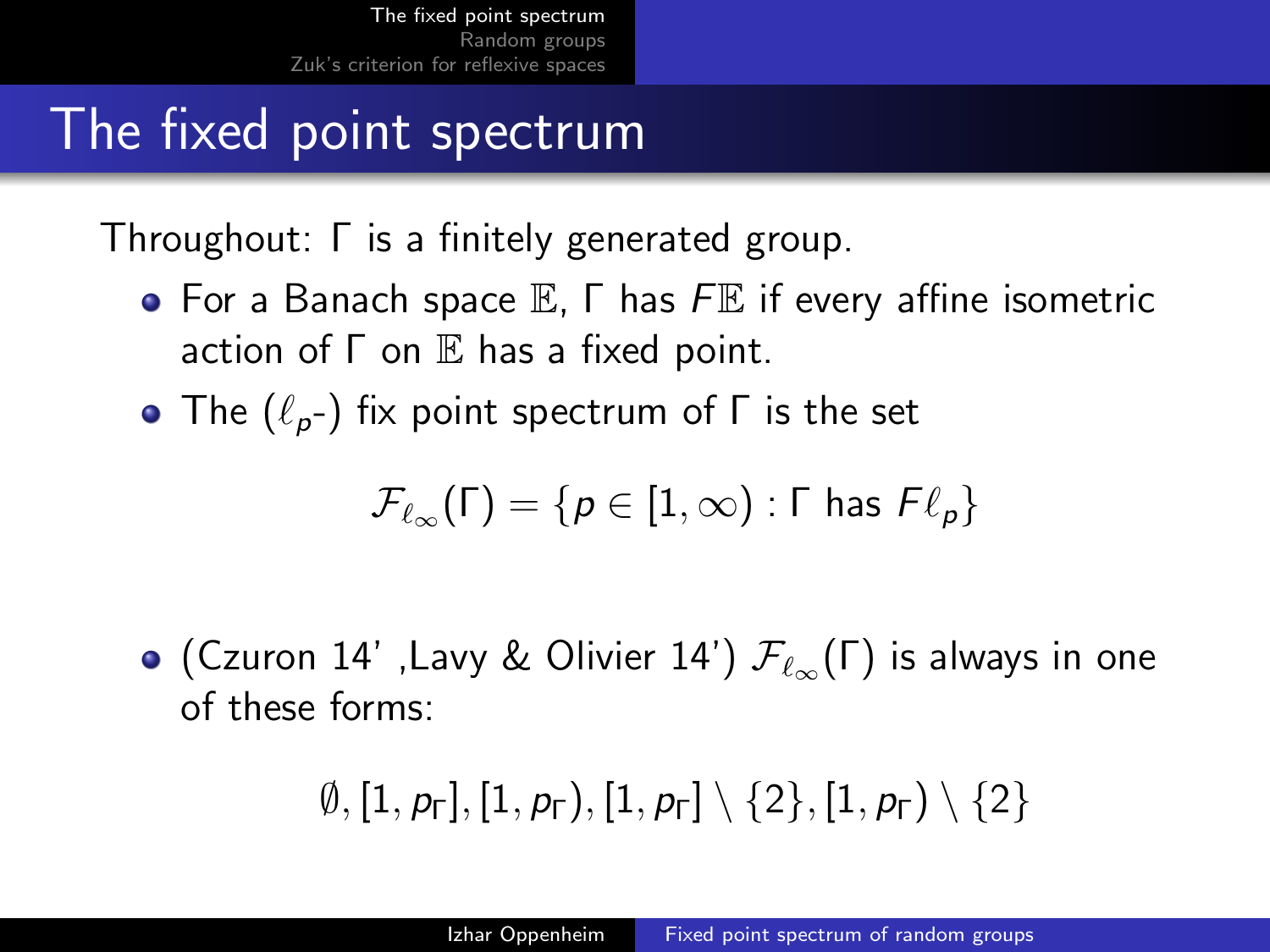# The fixed point spectrum (2)

- **•** If  $\Gamma$  has property (T), then  $\mathcal{F}_{\ell_{\infty}}(\Gamma)$  is either  $[1, p_{\Gamma}]$  or  $[1, p_{\Gamma})$   $(p_{\Gamma} \in (2, \infty])$ .
- Several groups are known to have strong versions of property (T) that imply that their f.p. spectrum is  $[1,\infty)$ , e.g., by (Mimura 10')  $\mathcal{F}_{\ell_{\infty}}(\mathrm{SL}_n(\mathbb{Z}[x_1, ..., x_k])) = [1, \infty)$ for every  $n > 4$ .
- $\bullet$  (Yu 05', Nica 13', Bourdon 16') If  $\Gamma$  is  $\delta$ -hyperbolic, then there exists  $p < \infty$  such that  $p \notin \mathcal{F}_{\ell_{\infty}}(\Gamma)$ . Bourdon:  $p_{\Gamma}$  < the conformal dimension of  $\partial_{\infty}\Gamma$ .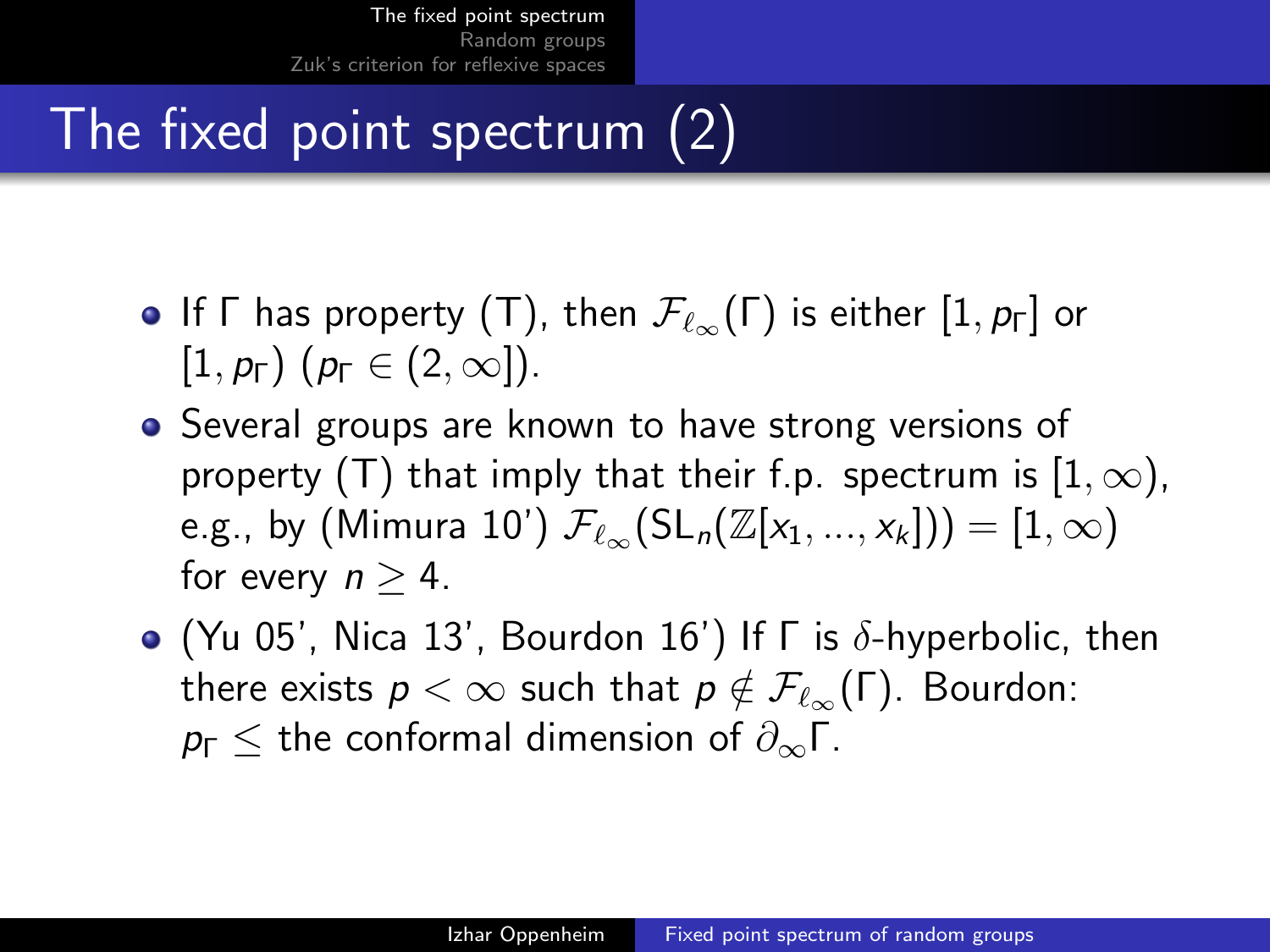## <span id="page-3-0"></span>Random groups in the triangular models

- For a fixed density  $d \in (0,1)$ , a random group in the triangular model  $\mathcal{M}(m, d)$  is a group  $\Gamma = \langle S|R\rangle$  with  $|S| = m~(S\cap S^{-1}=\emptyset)$  and  $R$  is a set of  $\lfloor(2m-1)^{3d}\rfloor$ cyclically reduced relations of length 3 chosen randomly among all the sets with this cardinality.
- For a function  $\rho(m)$ , a random group in the **binomial** triangular model  $\Gamma(m, \rho)$  is a group  $\Gamma = \langle S|R \rangle$  with  $|S| = m$   $(S \cap S^{-1} = \emptyset)$  and  $R$  is a set relations of length 3 chosen independently with probability  $\rho$ .
- The model  $\mathcal{M}(m,d)$  for a fixed  $\frac{1}{3} < d < \frac{1}{2}$  $\frac{1}{2}$  "behaves the same as"  $\Gamma(m,\rho)$  with  $\rho=\frac{\tilde{1}}{(2m-1)^2}$  $\frac{1}{(2m-1)^{3(1-d)}}$ .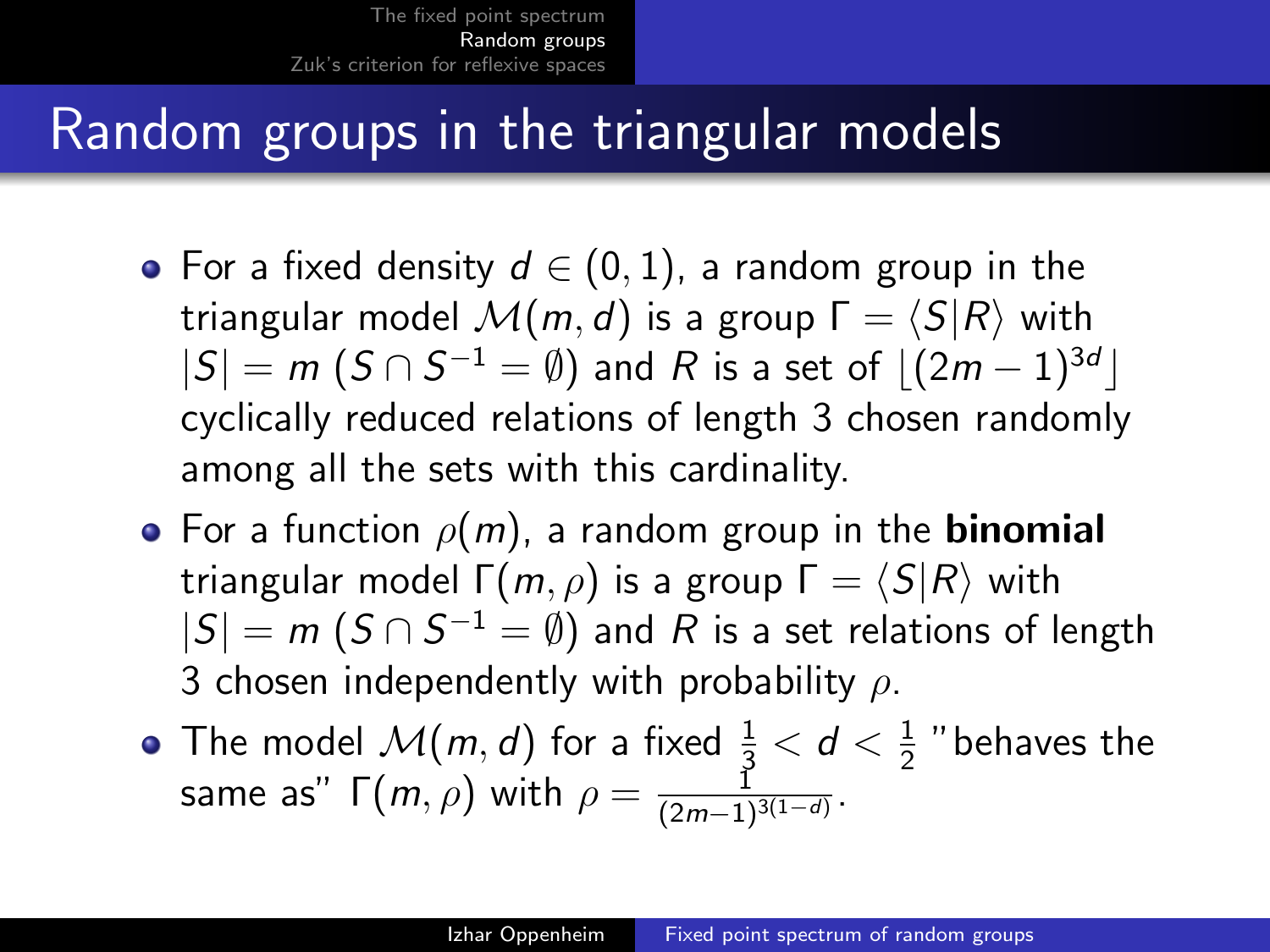# Properties of  $\Gamma \in \Gamma(m, \rho)$

We say that  $\Gamma \in \Gamma(m, \rho)$  has some group property P with over whelming probability (w.o.p) if

$$
\lim_{m\to\infty}\mathbb{P}(\Gamma\in\Gamma(m,\rho)\text{ has }P)=1
$$

Fix  $\frac{1}{3} < d < \frac{1}{2}$  $\frac{1}{2}$  and let  $\rho=\frac{1}{(2m-1)}$  $\frac{1}{(2m-1)^{3(1-d)}}$ . The following holds for group  $\Gamma \in \Gamma(m, \rho)$  w.o.p:

- (Ollivier)  $\Gamma$  is infinite and  $\delta$ -hyperbolic.
- (Zuk) Γ has property (T).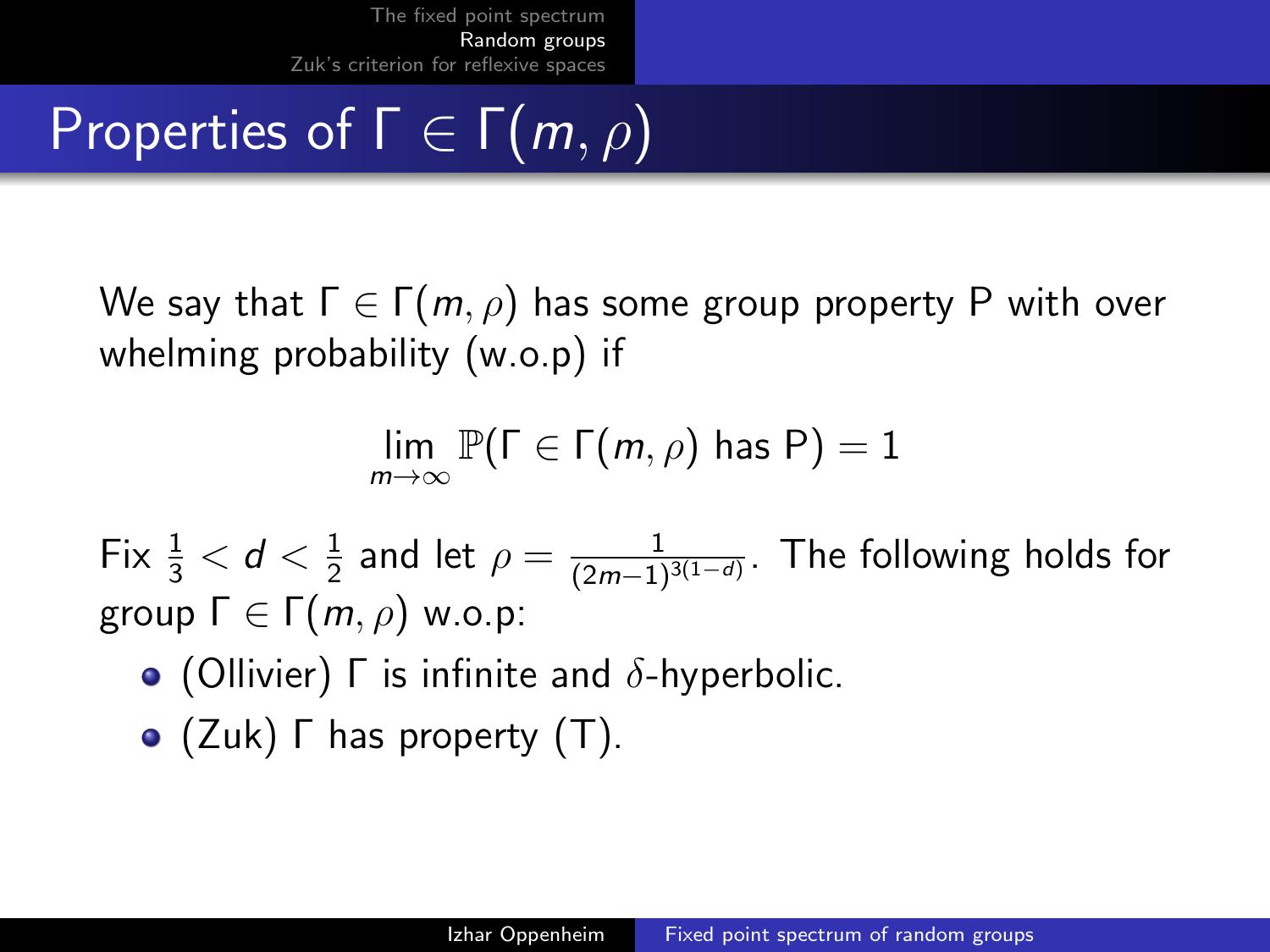# Fixed point spectrum of  $\Gamma \in \Gamma(m, \rho)$

From previous discussion, w.o.p there is  $2 < p_F(d, m) < \infty$ such that

$$
\mathcal{F}_{\ell_{\infty}}(\Gamma)=[1,\rho_{\Gamma}]\;\text{or}\;[1,\rho_{\Gamma})
$$

Results regarding  $p_{\Gamma}$ :

• (Drutu & Mackay 17') There are constants  $c_d$ ,  $C_d$  such that

$$
c_d\sqrt{\frac{\log m}{\log\log m}} < p_\Gamma < C_d\log m
$$

- (de Laat & de la Salle 18') Improved lower bound: √  $c_d\sqrt{\log m} < p_\Gamma$ .
- (Oppenheim 21') Sharp lower bound:  $c_d$  log  $m < p_\Gamma$ .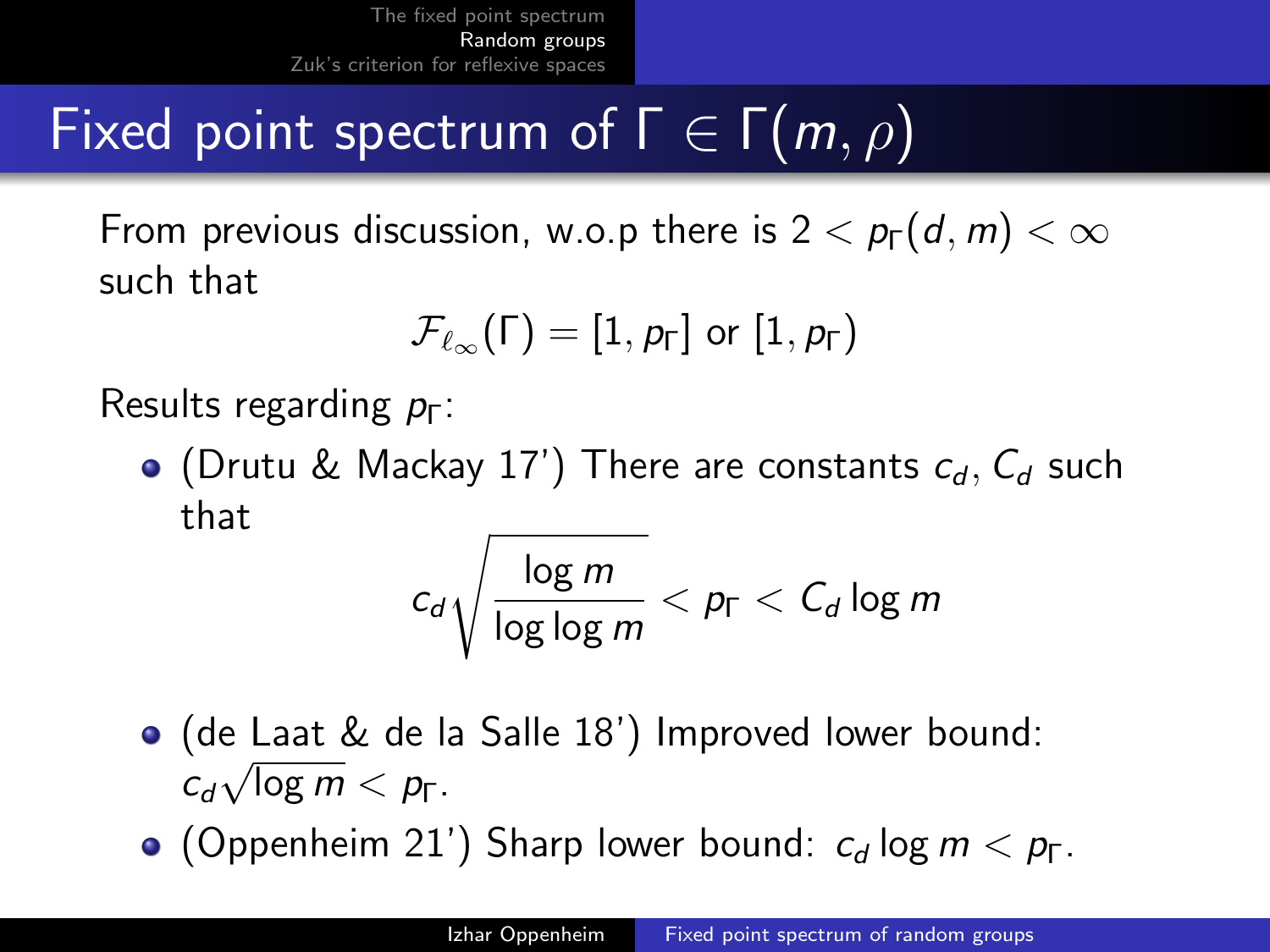## <span id="page-6-0"></span>Two-sided spectral expanders (1)

- Let  $(V, E)$  be a finite graph and  $E$  be a Banach space.
- Define  $\ell_2(V;\mathbb{E})$  to be the space of functions  $\phi: V \to \mathbb{E}$ with norm

$$
\|\phi\|^2 = \sum_{v \in V} \deg(v) \|\phi\|_{\mathbb{E}}^2
$$

• Define  $A_{\mathbb{R}}$ ,  $M_{\mathbb{R}}$ :  $\ell_2(V;\mathbb{E}) \to \ell_2(V;\mathbb{E})$  by

$$
A_{\mathbb{E}}\phi(v)=\frac{1}{\deg(v)}\sum_{u\sim v}\phi(u),
$$

$$
M_{\mathbb{E}}\phi \equiv \frac{1}{\sum_{u} \deg(u)} \sum_{u} \deg(u)\phi(u).
$$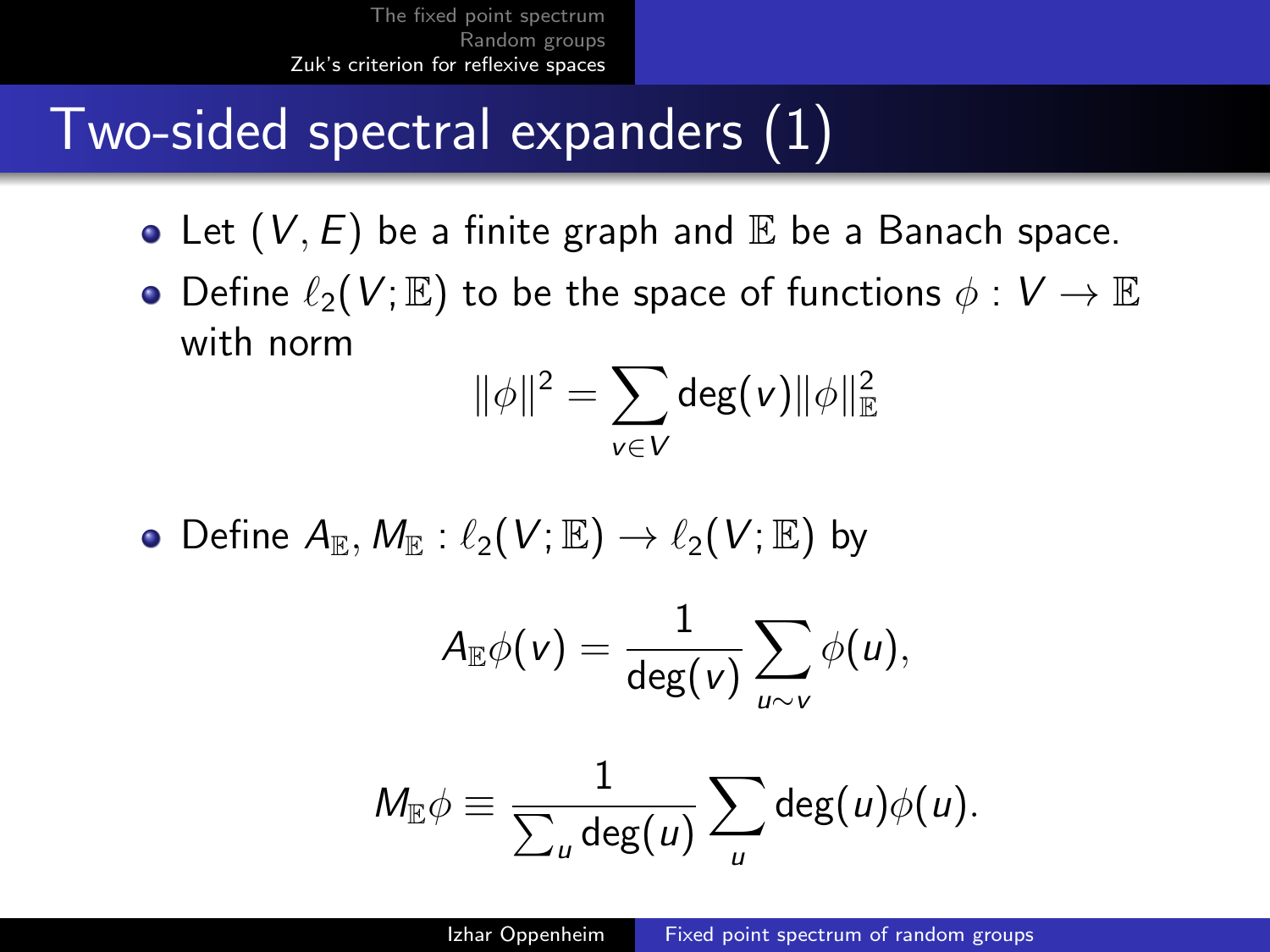## Two-sided spectral expanders (2)

For  $\lambda \in \mathbb{R}$ , we say that  $(V, E)$  is a  $(\mathbb{E}, \lambda)$ -two-sided spectral expander if

$$
\|A_{\mathbb{E}}(I-M_{\mathbb{E}})\|_{B(\ell_2(V;\mathbb{E}))}\leq \lambda
$$

Remarks:

- $\bullet$  For every  $\mathbb E$ , every graph is a  $(\mathbb E, 2)$ -two-sided spectral expander.
- **2** For  $\mathbb{E} = \mathbb{R}$  (or any Hilbert space), the definition coincides with the usual definition of what we'll call a classical  $\lambda$ -two-sided spectral expander:  $(V, E)$  is connected and the non-trivial spectrum of the SRW is contained in  $[-\lambda, \lambda]$ .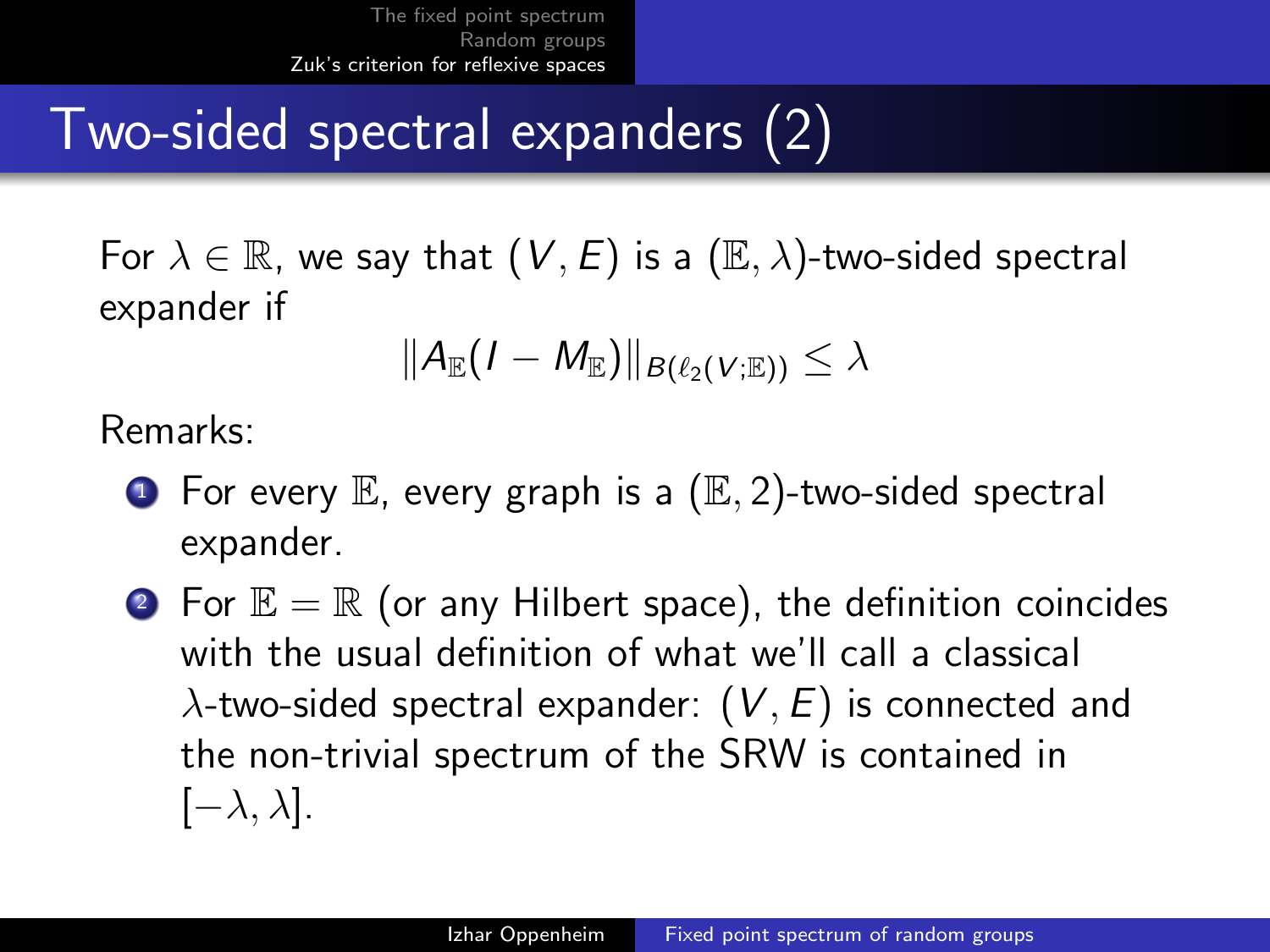# Riesz-Thorin Theorem and two-sided spectral expansion

(Riesz-Thorin) For every  $p=\frac{2}{\theta}$  $\frac{2}{\theta}$ ,  $0 < \theta < 1$ , it holds for every graph  $(V, E)$  that

$$
||A_{\ell_p}(I-M_{\ell_p})||_{B(\ell_2(V;\ell_p))} \leq
$$
  

$$
||A_{\ell_2}(I-M_{\ell_2})||_{B(\ell_2(V;\ell_2))}^{\theta}||A_{\ell_{\infty}}(I-M_{\ell_{\infty}})||_{B(\ell_2(V;\ell_{\infty}))}^{1-\theta} \leq
$$
  

$$
2||A_{\ell_2}(I-M_{\ell_2})||_{B(\ell_2(V;\ell_2))}^{\theta}
$$

i.e., if  $(V, E)$  is a classical  $\lambda$ -two-sided expander, it follows that it is  $(\ell_{\frac{2}{\theta}}, 2\lambda^{\theta})$ -two-sided expander.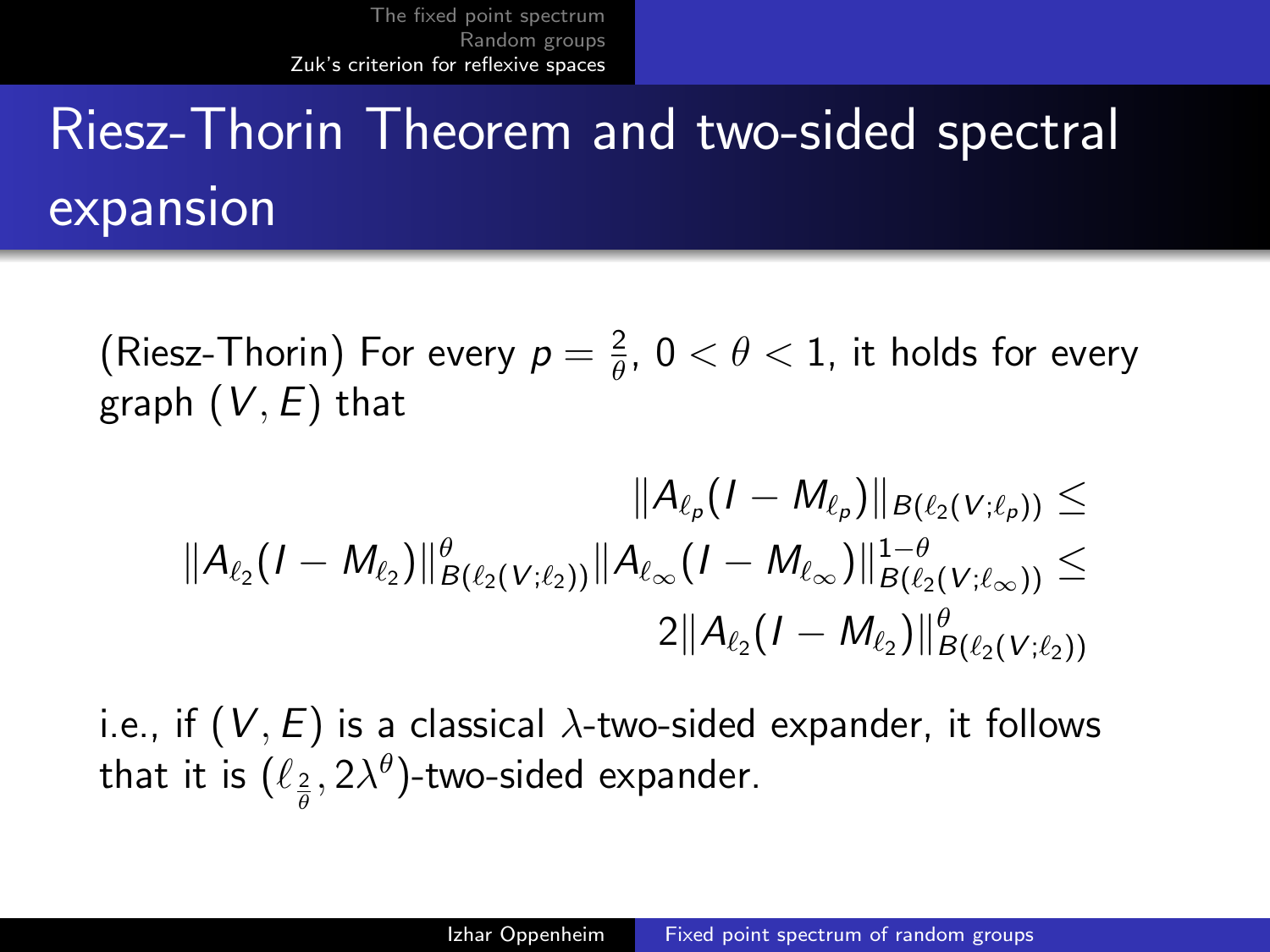Link in a simplicial complex

For a simplex  $v \in X(0)$ , the link of v is a subcomplex

$$
X_{\mathsf{v}} = \{\eta \in X : \mathsf{v} \notin \eta = \emptyset, \{\mathsf{v}\} \cup \eta \in X\}.
$$

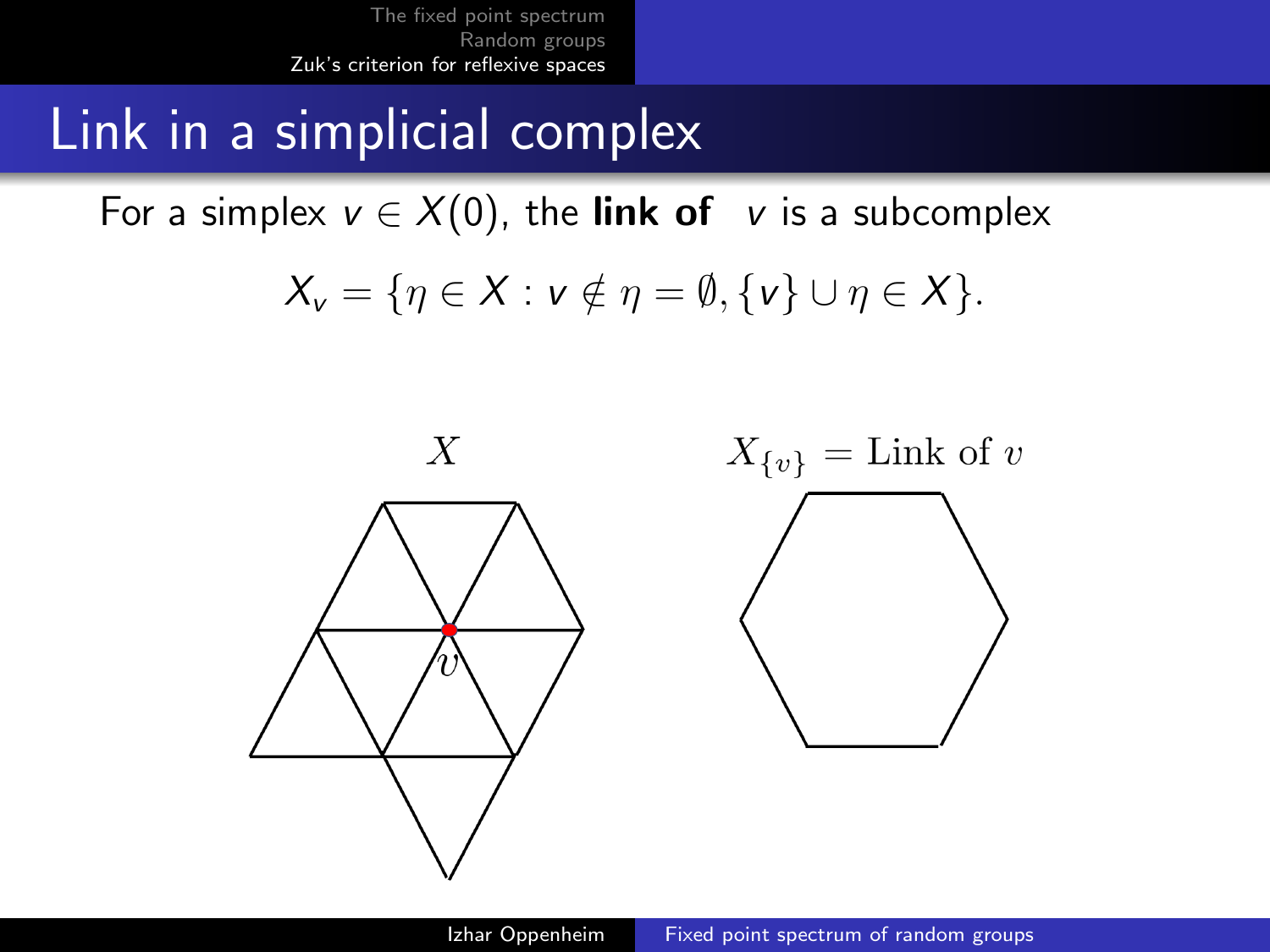## Zuk's criterion for reflexive spaces

#### Theorem (Oppenheim 2020)

Let  $\Gamma$  f.g. group,  $X$  a simply connected 2-dim. complex,  $\mathbb E$  a reflexive Banach space. Assume that  $\Gamma \curvearrowright X$  geometrically. If there is  $\lambda < \frac{1}{2}$  such that for every  $v \in X(0)$ , the link of v is a  $(E, \lambda)$ -two-sided spectral expander, then  $\Gamma$  has FE.

#### Remarks:

- **1** For  $\Gamma \in \Gamma(m, \rho)$ , the presentation complex  $X_{\Gamma}$  is a simply connected 2-dim. simplicial complex on which Γ acts geometrically.
- <sup>2</sup> For Hilbert spaces, this is weaker than the classical Zuk's criterion that requires only one-sided spectral gap.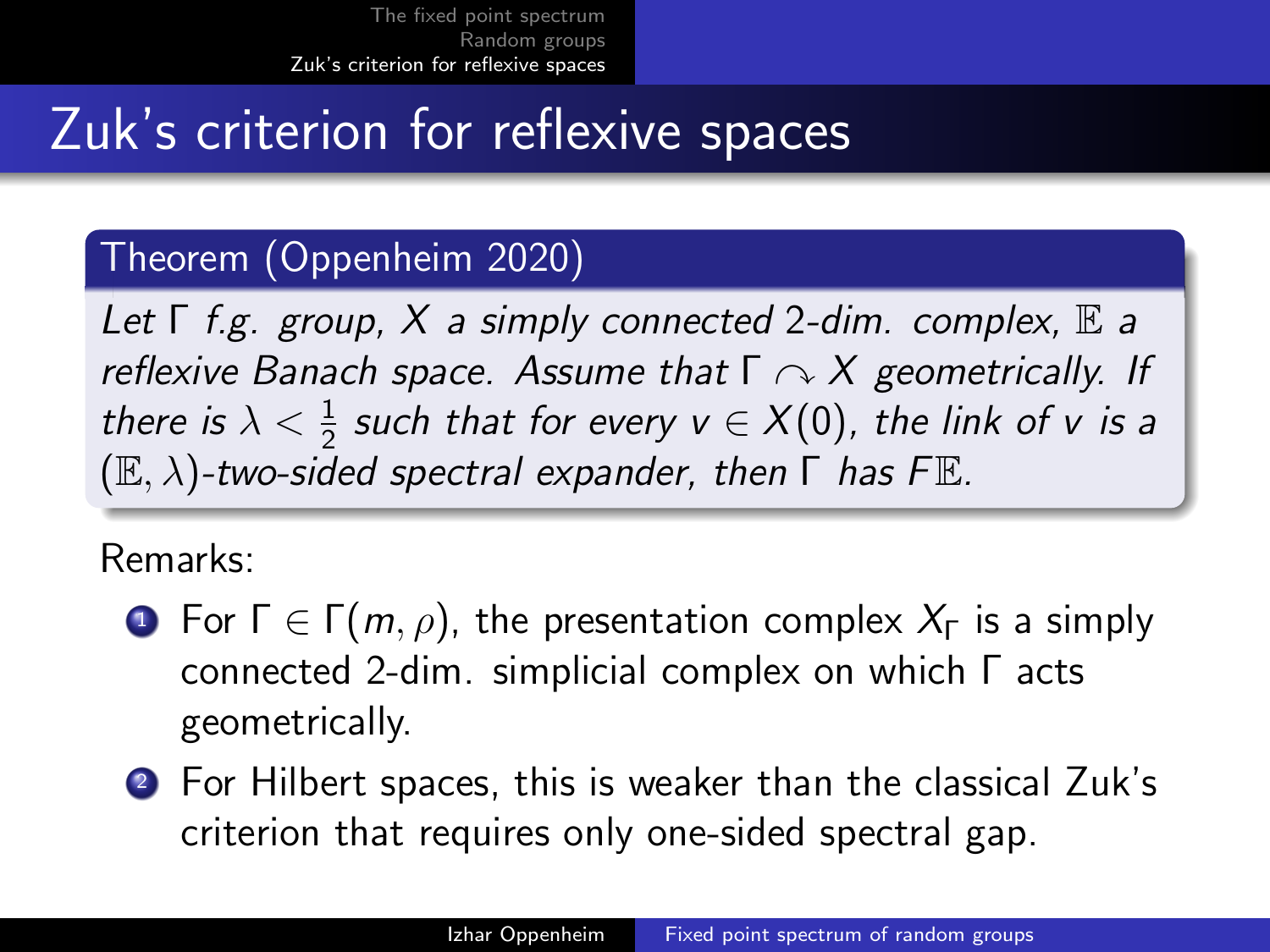# Bound on  $p_{\Gamma}$  for  $\Gamma \in \Gamma(m, \rho)$

Fix 
$$
\frac{1}{3}
$$
 <  $d$  <  $\frac{1}{2}$  and  $\rho = \frac{1}{(2m-1)^{3(1-d)}}$ , and let  $\Gamma \in \Gamma(m, \rho)$ .

- (de Laat & de la Salle) w.o.p there is a constant L such that the link of a vertex in  $X_{\Gamma}$  is a classical L  $\frac{L}{m^{\frac{3}{2}d-\frac{1}{2}}}$ -two-sided expander.
- Applying Riesz-Thorin, it follows that w.o.p for every  $0 < \theta < 1$ , the link of a vertex in  $X_{\Gamma}$  is a  $\left(\ell_{\frac{2}{\theta}}, 2\frac{L^{\theta}}{m^{(\frac{3}{2}d - 1)}}\right)$  $\frac{L^{\nu}}{m^{(\frac{3}{2}d-\frac{1}{2})\theta}}$ )-two-sided expander.
- Thus for every  $p < \frac{\log(\frac{3}{2}d \frac{1}{2})}{\log(4l)}$  $\frac{{\mathsf{g}}(\frac{{\mathsf{g}}}{2}\sigma -\frac{{\mathsf{g}}}{2})} {\log(m)}$ , w.o.p there is  $\lambda < \frac{1}{2}$ such that the link of a vertex in  $X_{\Gamma}$  is a  $(\ell_{p}, \lambda)$ -two-sided expander.
- Applying the variation of Zuk's criterion above shows that w.o.p  $p_{\Gamma} > c_d \log(m)$ .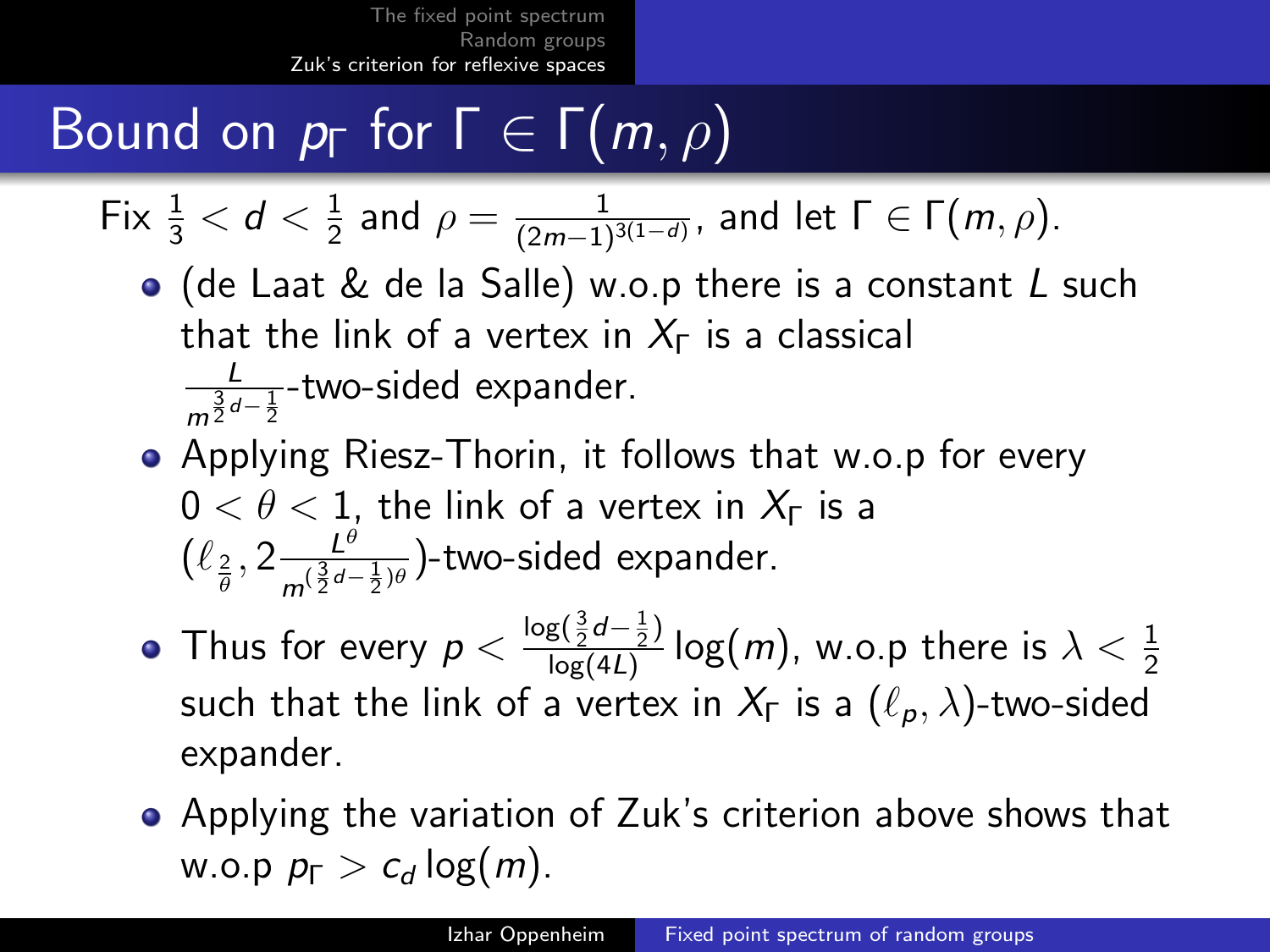# Proof - cohomological set up (1)

X 2-dim. simply connected,  $\Gamma \curvearrowright X$  geom., E a Banach space and  $\pi : \Gamma \to O(E)$  a representation. To avoid complications also assume free action of  $\Gamma$  on  $X$ . For  $0 \leq k \leq 2$ , the space of k-cochains twisted by  $\pi$  denoted by  $\mathsf{C}^k(X,\pi)$  is the space of all maps  $\phi:\vec{\mathsf{X}}(k) \rightarrow \mathbb{E}$  that are:

- Anti-symmetric: for every permutation  $\sigma \in Sym({0,...,k})$  and every  $(v_0,...,v_k) \in X(k)$ ,  $\phi((v_{\sigma(0)},...,v_{\sigma(k)})) = (-1)^{\text{sgn}(\sigma)}\phi((v_0,...,v_k)).$
- Equivariant (w.r.t  $\pi$ ): for every  $g \in G$  and every  $(v_0, ..., v_k) \in \vec{X}(k),$

$$
\phi(g.(v_0,...,v_k)) = \pi(g)\phi((v_0,...,v_k)).
$$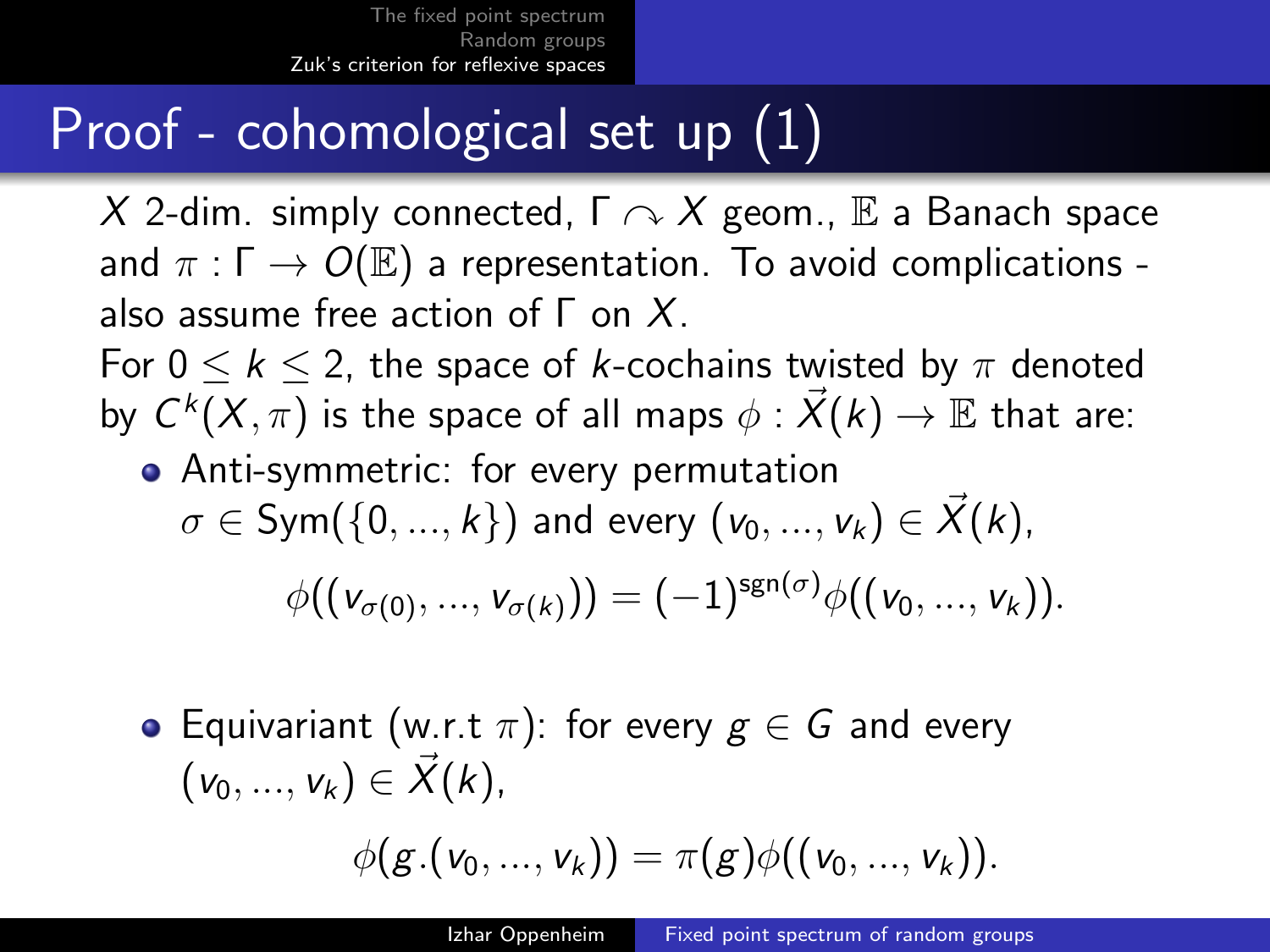# Proof - cohomological set up (2)

Define the differential  $d_k: C^k(X, \pi) \rightarrow C^{k+1}(X, \pi)$  by

$$
d_k \phi((v_0, ..., v_{k+1})) = \sum_{i=0}^{k+1} (-1)^i \phi((v_0, ..., \hat{v}_i, ..., v_{k+1}))
$$

Fact:  $F \mathbb{E} \Leftrightarrow H^1(X, \pi) = \frac{\ker(d_1)}{\text{Im}(d_0)} = 0$  for every  $\pi$ .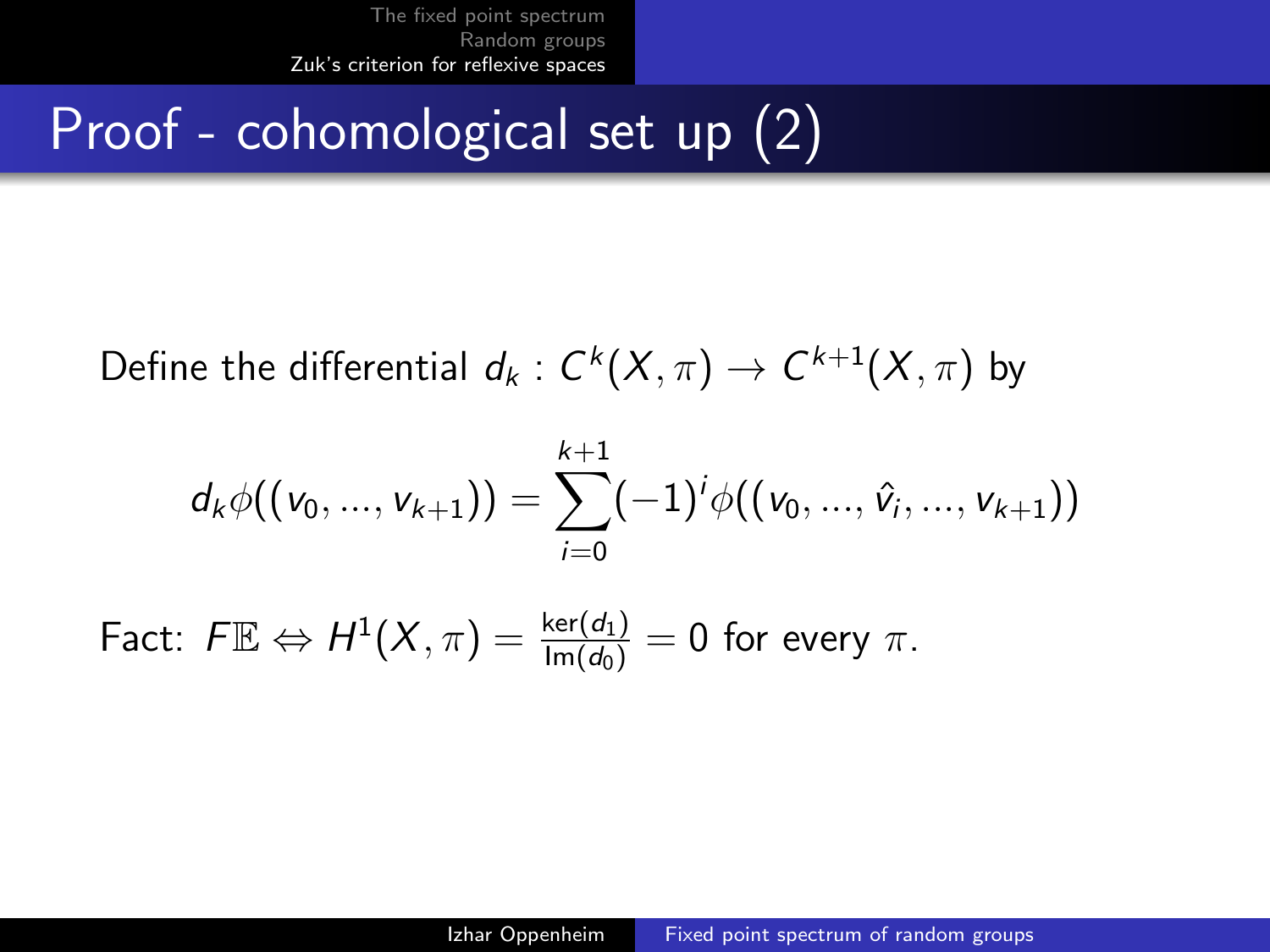## Proof - Norm and coupling

Define the norm on  $C^k(X,\pi)$  as

$$
\|\phi\|^2 = \sum_{\tau \in \Gamma \setminus \vec{X}(k)} m(\tau) |\phi(\tau)|^2_{\mathbb{E}}
$$

where  $m(\tau) = (2 - k)! |\{\sigma \in X(2) : \tau \subset \sigma\}|$ . For the adjoint representation  $\overline{\pi}:\Gamma\to O(\mathbb{E}^*)$ , define  $\mathcal{C}^k(X,\overline{\pi})$ similarly and define  $\overline{d_k}:C^k(X,\overline{\pi})\rightarrow C^{k+1}(X,\overline{\pi}).$  Define a coupling between  $C^k(X,\pi)$  and  $C^k(X,\overline{\pi})$  by

$$
\langle \phi, \psi \rangle = \sum_{\tau \in \Gamma \setminus \vec{X}(k)} m(\tau) \langle \phi(\tau), \psi(\tau) \rangle
$$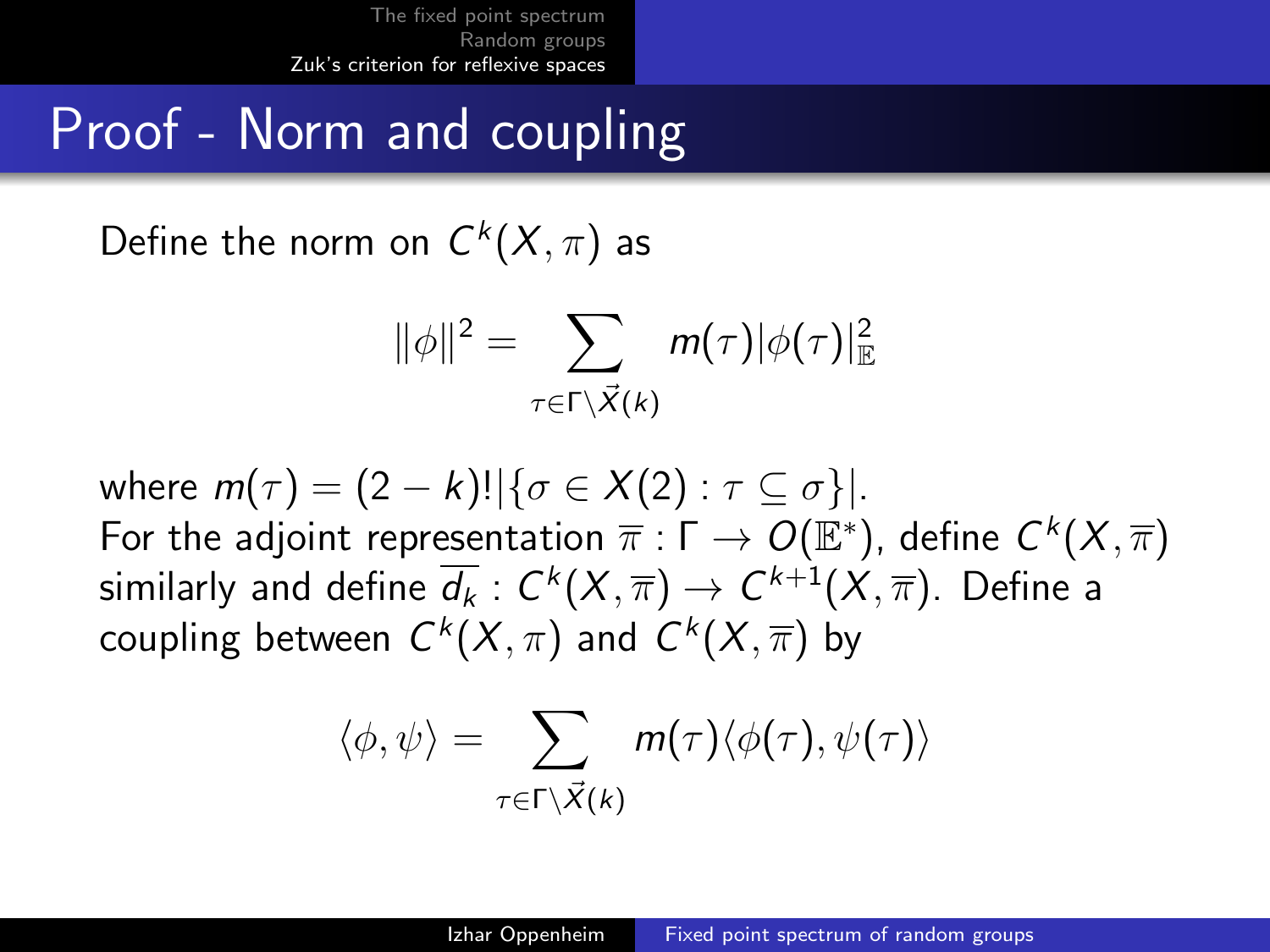### Proof - Nowak's Theorem

With the coupling above, take

$$
\frac{d_k^* : C^{k+1}(X,\overline{\pi}) \to C^k(X,\overline{\pi}),}{d_k^* : C^{k+1}(X,\pi) \to C^k(X,\pi).
$$

#### Theorem (Nowak 12')

Assume that  $E$  is reflexive and X,  $\Gamma$  as above. If there is a constant  $C < 1$  such that for every  $\phi \in \mathcal{C}^1(\mathcal{X},\pi), \psi \in \mathcal{C}^1(\mathcal{X},\pi)$  it holds that

$$
|\langle d_1\phi, \overline{d_1}\psi\rangle| + |\langle \overline{d_0}^*\phi, d_0^*\psi\rangle| \ge |\langle \phi, \psi \rangle| - C \frac{\|\phi\|^2 + \|\psi\|^2}{2}
$$

Then  $H^1(X, \pi) = 0$ .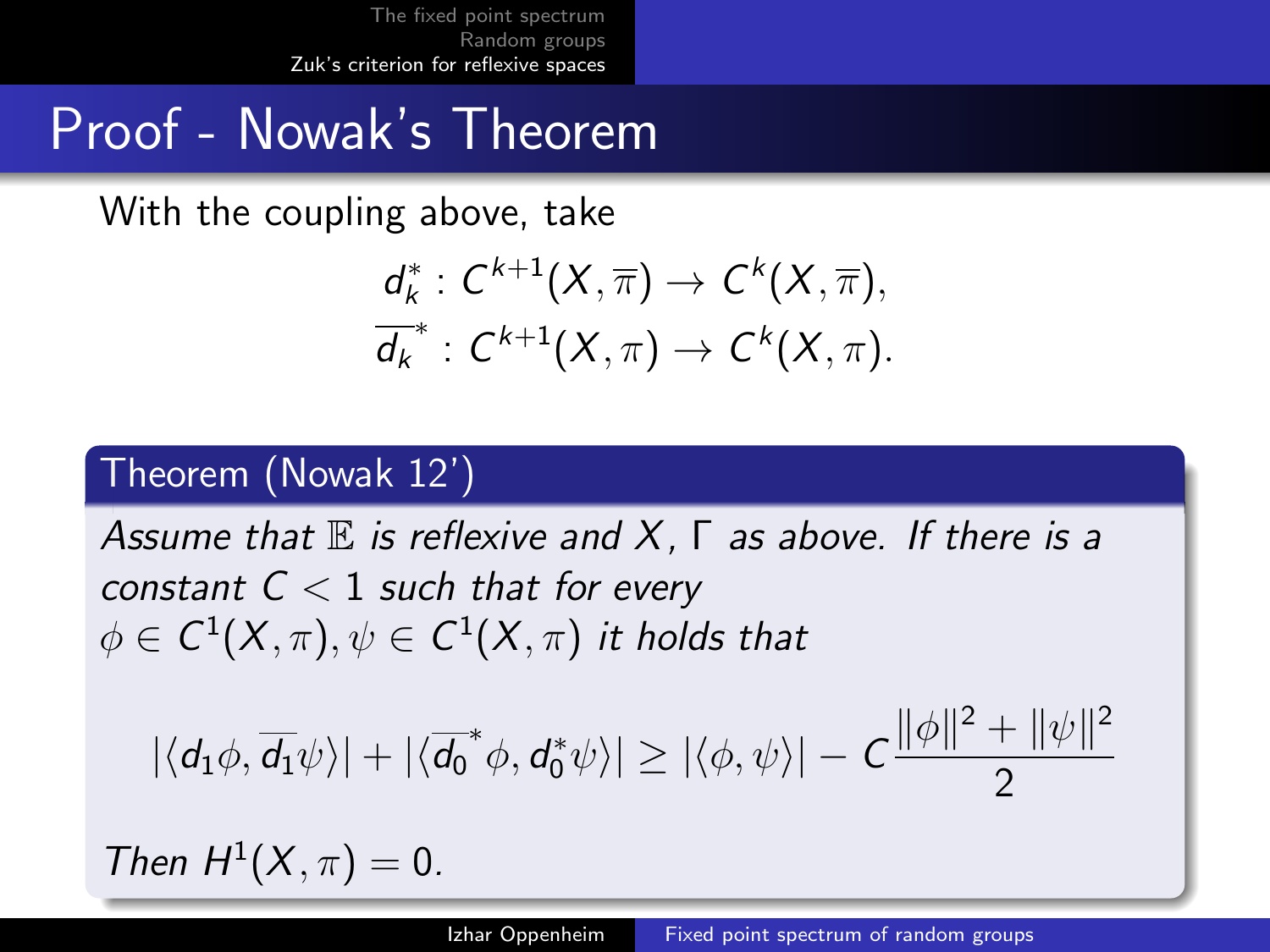## Proof - Garland's method

Localization for 
$$
\phi \in C^1(X, \pi)
$$
 (or  $\psi \in C^1(X, \overline{\pi}))$   
 $\phi_v(u) = \phi((v, u))$ 

$$
2\|\phi\|^2 = \sum_{v \in \Gamma \backslash X(0)} \|\phi_v\|_v^2, 2\|\psi\|^2 = \sum_{v \in \Gamma \backslash X(0)} \|\psi_v\|_v^2
$$

$$
\langle \overline{d_0}^* \phi, d_0^* \psi \rangle = \sum_{v \in \Gamma \backslash X(0)} \langle (M_v)_{\mathbb{E}} \phi_v, \psi_v \rangle_v
$$

$$
\langle d_1\phi,\overline{d_1}\psi\rangle=\langle\phi,\psi\rangle-\sum_{v\in\Gamma\backslash X(\boldsymbol{0})}\langle (A_v)_{\mathbb{E}}\phi_v,\psi_v\rangle_v.
$$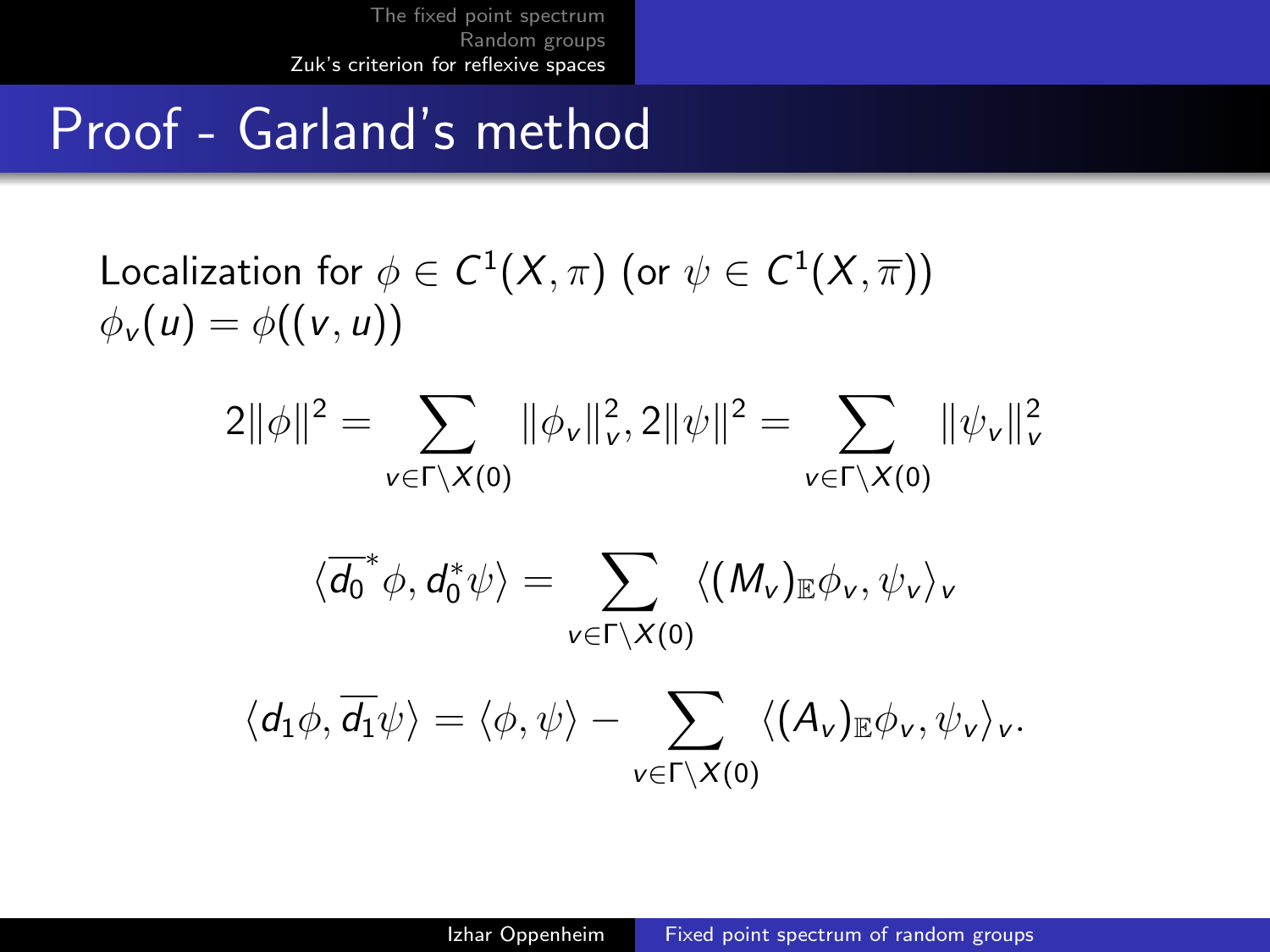### Proof - computations

$$
\langle d_1 \phi, \overline{d_1} \psi \rangle + \langle \overline{d_0}^* \phi, d_0^* \psi \rangle =
$$
  

$$
\langle \phi, \psi \rangle - \sum_{v \in \Gamma \setminus X(0)} \langle (A_v)_{\mathbb{E}} \phi_v, \psi_v \rangle_v - \langle (M_v)_{\mathbb{E}} \phi_v, \psi_v \rangle_v = M_v = A_v M_v
$$
  

$$
\langle \phi, \psi \rangle - \sum_{v \in \Gamma \setminus X(0)} \langle ((A_v)_{\mathbb{E}} (I - (M_v)_{\mathbb{E}}) \phi_v, \psi_v \rangle_v)
$$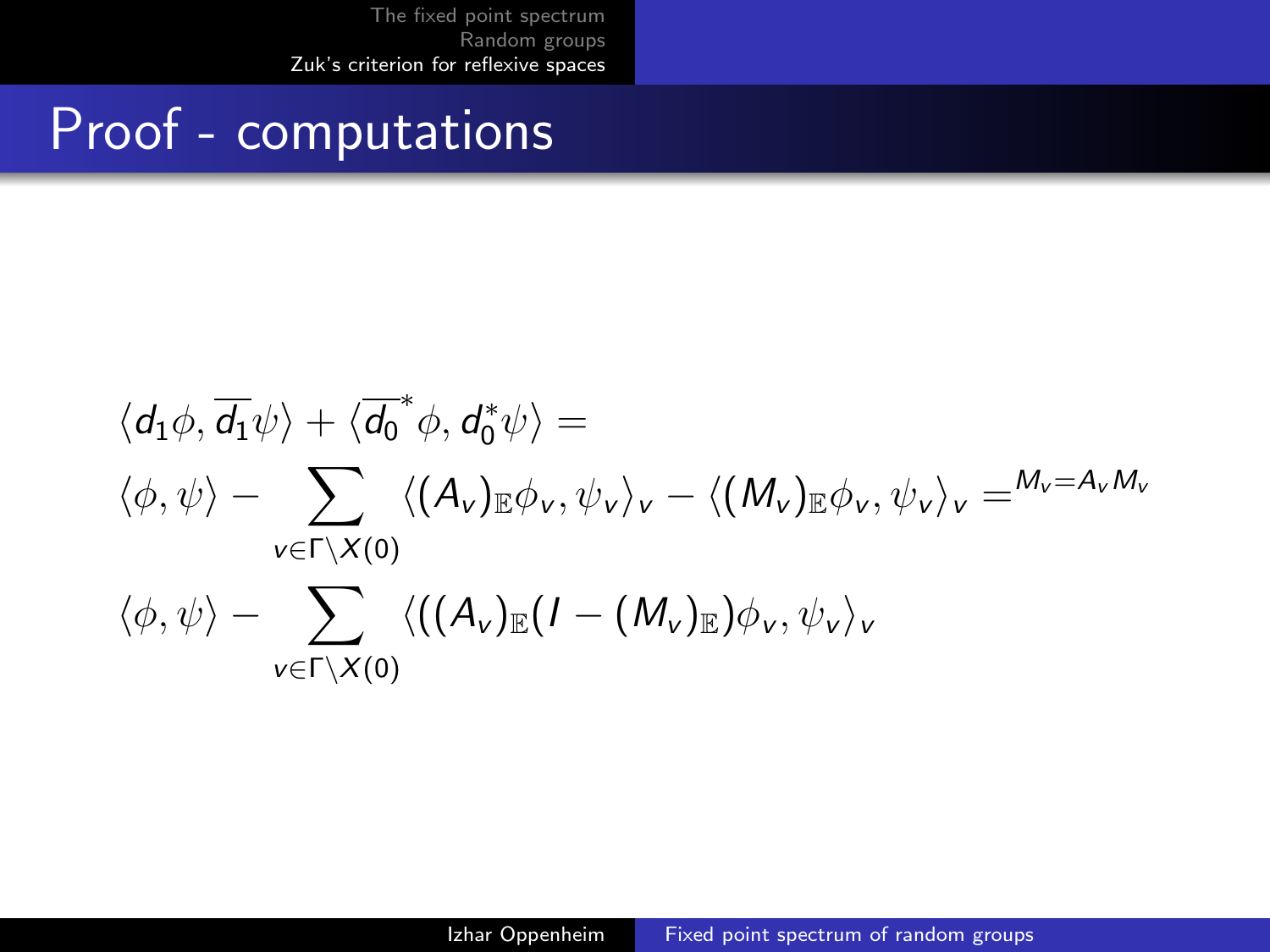# Proof - computations (2)

$$
\begin{aligned}\n|\langle d_1\phi, \overline{d_1}\psi\rangle| &+ |\langle \overline{d_0}^*\phi, d_0^*\psi\rangle| \geq \\
|\langle \phi, \psi \rangle| &- \sum_{v \in \Gamma \backslash X(0)} |\langle ((A_v)_\mathbb{E}(I - (M_v)_\mathbb{E})\phi_v, \psi_v \rangle_v| \geq \\
|\langle \phi, \psi \rangle| &- \sum_{v \in \Gamma \backslash X(0)} \|(A_v)_\mathbb{E}(I - (M_v)_\mathbb{E})\| \|\phi_v\| \|\psi_v\| \geq \\
|\langle \phi, \psi \rangle| &- \sum_{v \in \Gamma \backslash X(0)} \lambda \frac{\|\phi_v\|^2 + \|\psi_v\|^2}{2} = \\
|\langle \phi, \psi \rangle| &- 2\lambda \frac{\|\phi\|^2 + \|\psi\|^2}{2}\n\end{aligned}
$$

and we a done by Nowak's Theorem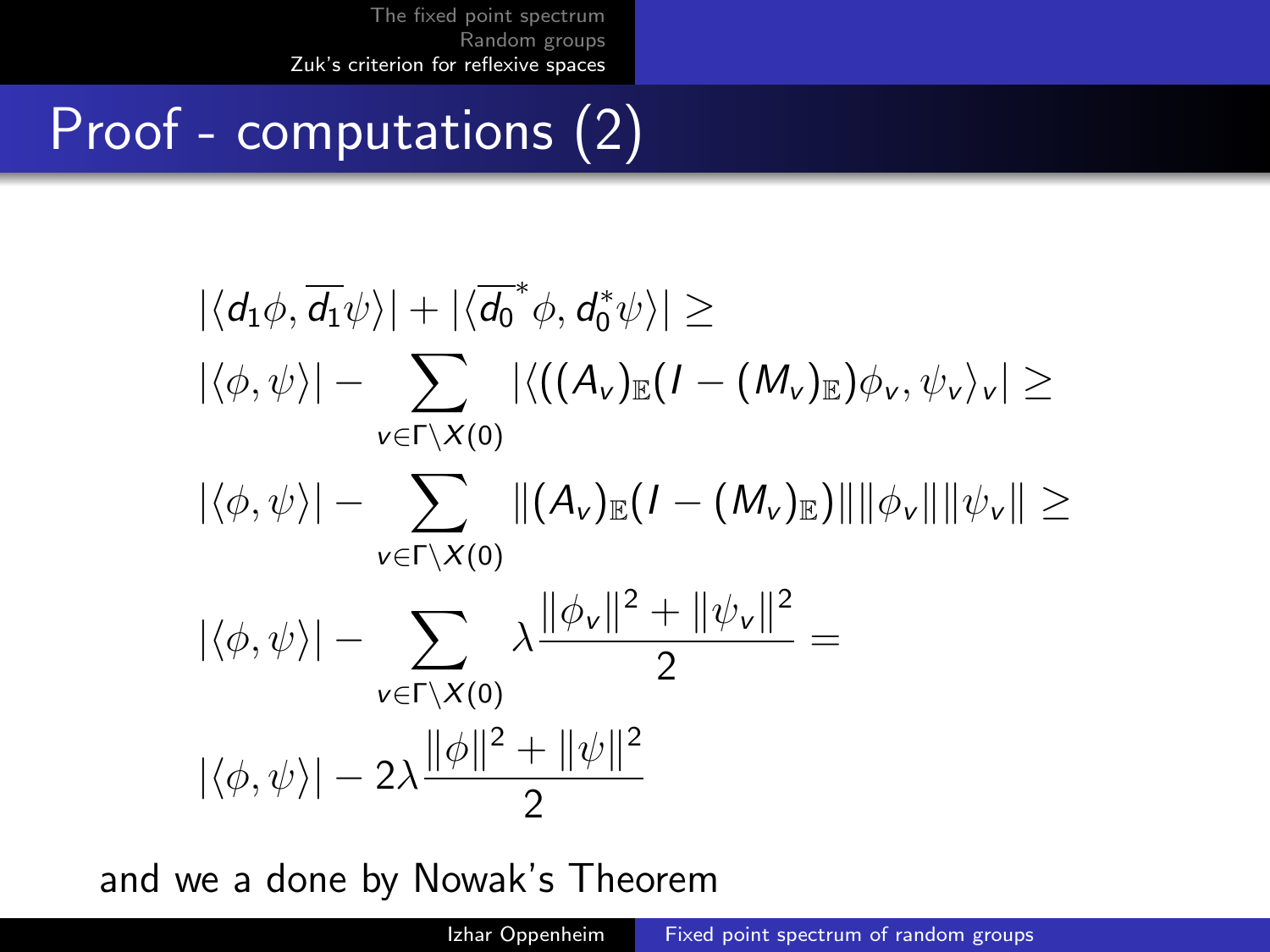## Final remarks

- The same method applies for higher cohomology and other Banach spaces (commutative and non-commutative  $L^p$  spaces, uniformly curved spaces).
- The case where the links are bipartite is not treated in my method (was treated by Drutu and Mackay).